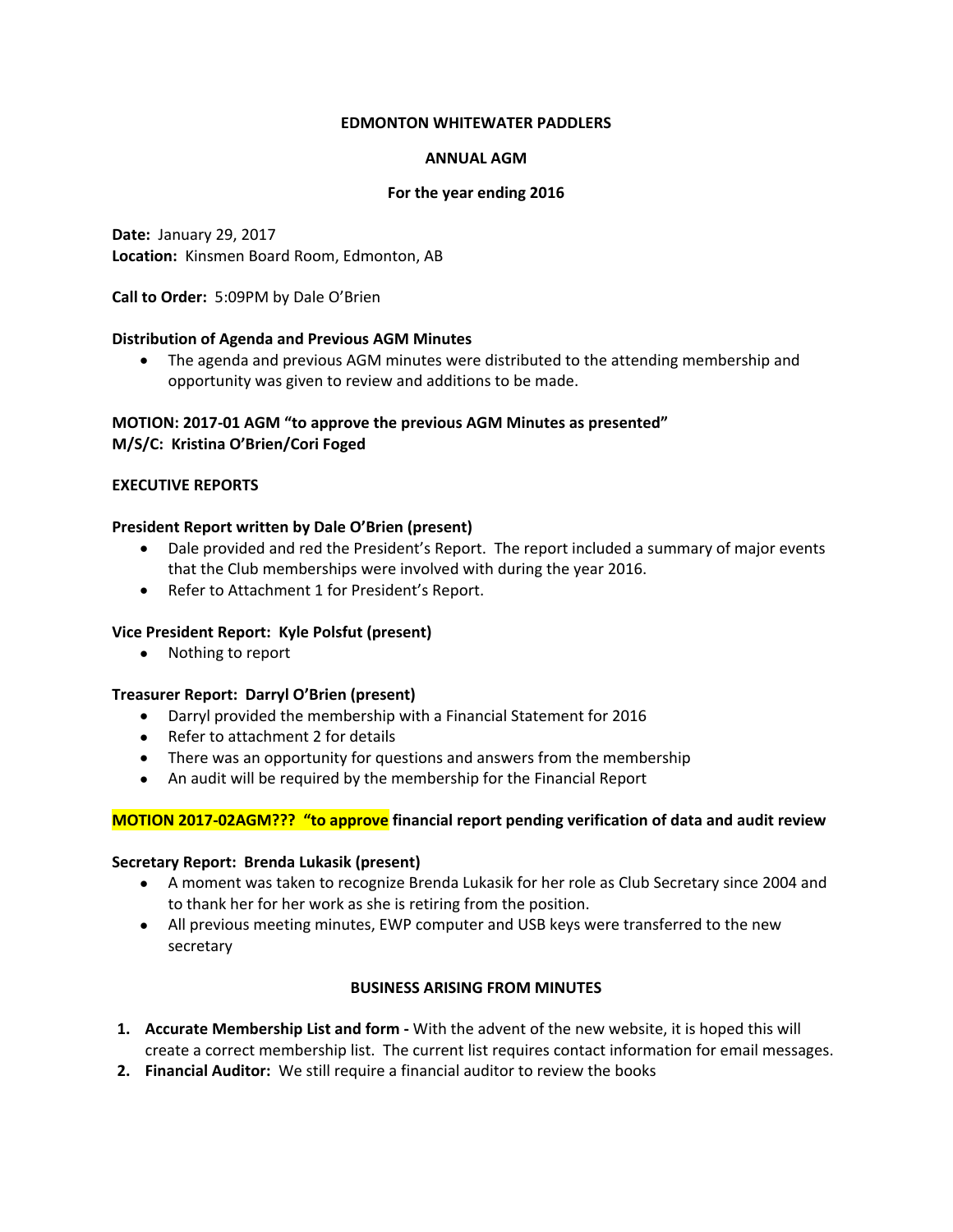- **3. Banners:** Waiting for the website so the same look and feel can be used for the banners. Banners for the pool require specific dimensions
- **4. Creation of a GANT chart for Cup of the North Preparations** should be gathering information now and the contract of the contract of the contract of the contract of the contract of the contract of the contract of the contract of the contract of the contract of the contract of the contract of the contract of the co
- **5. EWP Website Preview** James walked the membership through a preview of the new EWP website and its features. The website will have a public side and a member side that requires a log in. The landing page will have rotating photos at the top that promote the club as both recreational and competitive in nature. Currently, content is being transferred from the old site to the new site and once completed, will be reviewed by the executive. Site should be live within approximately two months

Discussion: The CMS (content management system) will be easy to update. It is hoped the website will be the main source of canoe polo information that will fan out to various Facebook pages. An RSS feed was suggested. Registration for lessons will be through the website. It was mentioned that consent for pictures to be included when registering for lessons. Paypal account type will need to be investigated to confirm it will work with the new site.

## **NEW BUSINESS**

## **1. Summer Event Planning**

- Hoping to have a summer event perhaps in June or July Executive to determine and let other know date for volunteering as it is approaching quickly.
- Pembina and Lobstick are another event to plan.

## **2. SeaCan at Rundle**

• The Seacan must blend with the park's surrounding. The option of the Rundle boat house was discussed. Executive will continue to pursue solutions for boat storage at Rundle.

## **3. Buena Vista**

- A Canada 150 Grant has been applied for to fix up the Buena Vista Club house and area by another canoe/kayaking club. Information will come when the executive knows more.
- The lease continues to be on hold

## 4. **Election of Officers**

Previous to this AGM, various active members were contacted to see who was planning to put their name forward to positions for the 2016 year.

The following lists of members were nominated for the positions of executive officers and directors and standing committees.

#### **Proposed Executive Committee Officers:**

President: Dale O'Brien Vice President: Kyle Polsfut Secretary: Cori Foged Treasurer: Darryl O'Brien

#### **Proposed Committee Directors:**

Communications: Kristina O'Brien